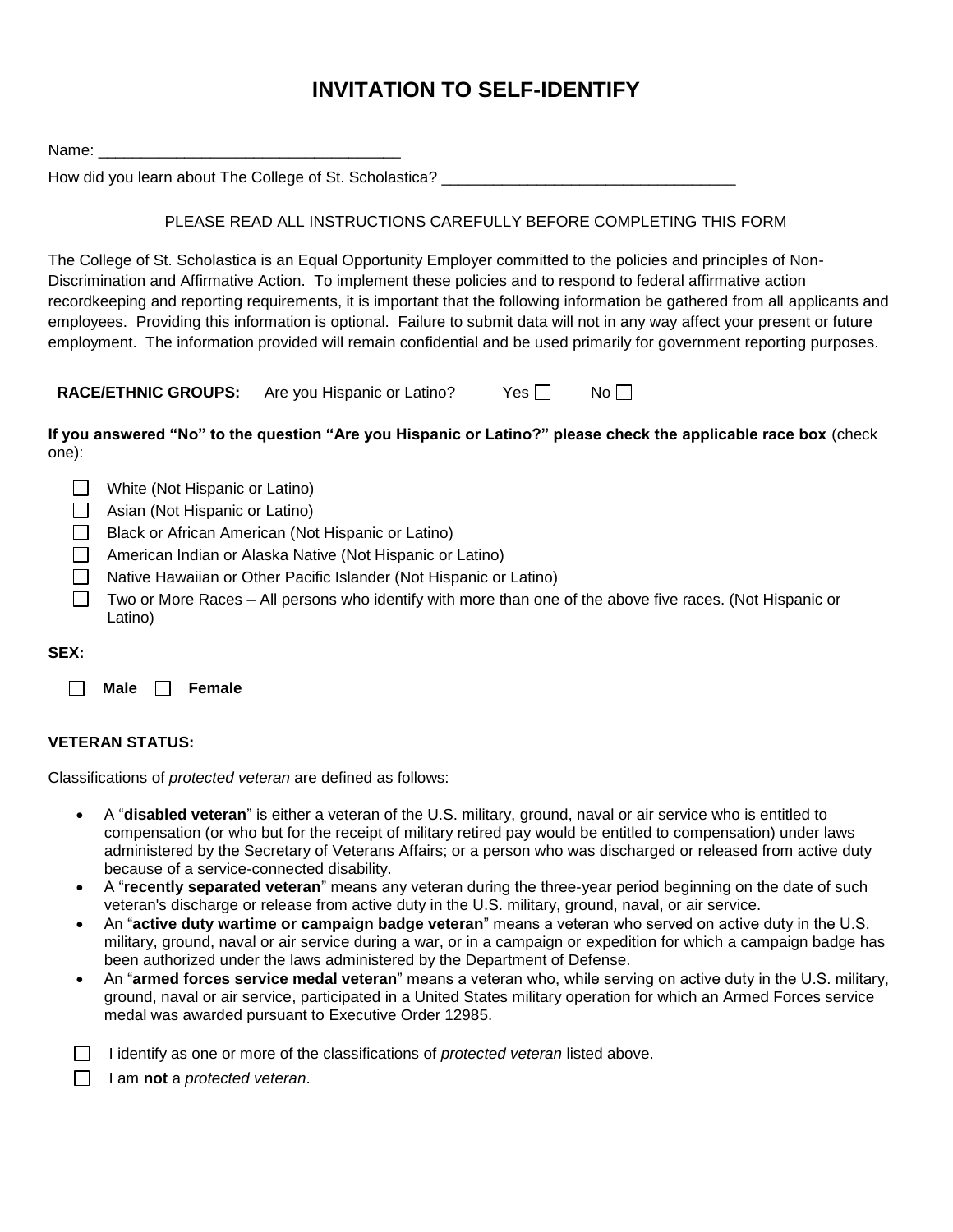### **APPENDIX: CAMPAIGNS AND EXPEDITIONS THAT QUALIFY FOR VETERANS PREFERENCE**

| <b>Armed Forces Expeditionary Medal:</b>                  |                   |                 | Navy Expeditionary Medal and Marine Corps Medal for These Operat         |              |  |  |
|-----------------------------------------------------------|-------------------|-----------------|--------------------------------------------------------------------------|--------------|--|--|
| <b>Campaign/Expedition</b>                                | <b>Start Date</b> | <b>End Date</b> | <b>Campaign/Expedition</b>                                               | <b>Start</b> |  |  |
| Afghanistan (Operation Enduring Freedom)                  | 09/11/01          | present         | Cuba                                                                     | 01/03        |  |  |
| Afghanistan (Operation Iraqi Freedom)                     | 03/19/03          | present         | Indian Ocean/Iran                                                        | 11/21        |  |  |
| <b>Berlin</b>                                             | 08/14/61          | 06/01/63        | Iranian/Yemen/Indian Ocean                                               | 12/08        |  |  |
| Bosnia (Operation Joint Endeavor)                         | 11/20/95          | 12/20/96        | Lebanon                                                                  | 08/20        |  |  |
| Bosnia (Operation Joint Guard)                            | 12/20/96          | 06/20/98        | Liberia (Operation Sharp Edge)                                           | 08/05        |  |  |
| Bosnia (Operation Joint Forge)                            | 06/21/98          | present         | Libyan Area                                                              | 01/20        |  |  |
| Cambodia                                                  | 03/29/73          | 08/15/73        | Panama                                                                   | 04/01        |  |  |
| Cambodia Evacuation (Operation Eagle Pull)                | 04/11/75          | 04/13/75        | Panama                                                                   | 02/01        |  |  |
| Congo                                                     | 07/14/60          | 09/01/62        | Persian Gulf                                                             | 02/01        |  |  |
| Congo                                                     | 11/23/64          | 11/27/64        | Rwanda (Operation Distant Runner)                                        | 04/07        |  |  |
| Cuba                                                      | 10/24/62          | 06/01/63        | Thailand                                                                 | 05/16        |  |  |
| Dominican Republic                                        | 04/28/65          | 09/21/66        |                                                                          |              |  |  |
| El Salvador                                               | 01/01/81          | 02/01/92        | Other Campaign and Service Medals Qualifying for Preference:             |              |  |  |
| Global War on Terrorism                                   | 09/11/01          | present         | <b>Campaign/Expedition</b>                                               | <b>Start</b> |  |  |
| Grenada (Operation Urgent Fury)                           | 10/23/83          | 11/21/83        | Army Occupation of Austria                                               | 05/09        |  |  |
| Haiti (Operation Uphold Democracy)                        | 09/16/94          | 03/31/95        | Army Occupation of Berlin                                                | 05/09        |  |  |
| Iraq (Operation Northern Watch)                           | 01/01/97          | present         | Army Occupation of Germany (exclusive of Berlin)                         | 05/09        |  |  |
| Iraq (Operation Desert Spring)                            | 12/31/98          | 12/31/02        | Army Occupation of Japan                                                 | 09/03        |  |  |
| Iraq (Operation Enduring Freedom)                         | 09/11/01          | present         | Chinese Service Medal (Extended)                                         | 09/02        |  |  |
| Iraq (Operation Iraqi Freedom)                            | 03/19/03          | present         | Korea Defense Service Medal                                              | 07/28        |  |  |
| Korea                                                     | 10/01/66          | 06/30/74        | Korean Service                                                           | 06/27        |  |  |
| Kosovo                                                    | 03/24/99          | present         | Kosovo Campaign Medal (KCM) Operation Allied Force                       | 03/24        |  |  |
| Laos                                                      | 04/19/61          | 10/07/62        | Kosovo Campaign Medal (KCM) Operation Joint Guardian                     | 06/11        |  |  |
| Lebanon                                                   | 07/01/58          | 11/01/58        | Kosovo Campaign Medal (KCM) Operation Allied Harbor                      | 04/04        |  |  |
| Lebanon                                                   | 06/01/83          | 12/01/87        | Kosovo Campaign Medal (KCM) Operation Sustain Hope/Shining Hope          | 04/04        |  |  |
| <b>Mayaguez Operation</b>                                 | 05/15/75          | 05/15/75        | Kosovo Campaign Medal (KCM) Operation Noble Anvil                        | 03/24        |  |  |
| Operations in the Libyan Area (Operation Eldorado Canyon) | 04/12/86          | 04/17/86        | Kosovo Campaign Medal (KCM) Task Force Hawk                              | 04/05        |  |  |
| Panama (Operation Just Cause)                             | 12/20/89          | 01/31/90        | Kosovo Campaign Medal (KCM) Task Force Saber                             | 03/31        |  |  |
| Persian Gulf Operation (Operation Earnest Will)           | 07/24/87          | 08/01/90        | Kosovo Campaign Medal (KCM) Task Force Falcon                            | 06/11        |  |  |
| Persian Gulf Operation (Operation Southern Watch)         | 12/01/95          | present         | Kosovo Campaign Medal (KCM) Task Force Hunter                            | 04/01        |  |  |
| Persian Gulf Operation (Operation Vigilant Sentinel)      | 12/01/95          | 02/01/97        | Navy Occupation of Austria                                               | 05/08        |  |  |
| Persian Gulf Operation (Operation Desert Thunder)         | 11/11/98          | 12/22/98        | Navy Occupation of Trieste                                               | 05/08        |  |  |
| Persian Gulf Operation (Operation Desert Fox)             | 12/16/98          | 12/22/98        | Southwest Asia Service Medal (Operations Desert Shield and Desert Storm) | 08/02        |  |  |
| Persian Gulf Intercept Operation                          | 12/01/95          | present         | Units of the Sixth Fleet (Navy)                                          | 05/09        |  |  |
| Quemoy and Matsu Islands                                  | 08/23/58          | 06/01/63        | Vietnam Service Medal (VSM)                                              | 07/04        |  |  |
| Somalia (Operations Restore Hope and United Shield)       | 12/05/92          | 03/31/95        | Rwanda (Operation Distant Runner)                                        | 04/07        |  |  |
| <b>Taiwan Straits</b>                                     | 08/23/58          | 01/01/59        | Thailand                                                                 | 05/16        |  |  |
| Thailand                                                  | 05/16/62          | 08/10/62        |                                                                          |              |  |  |
| Vietnam Evacuation (Operation Frequent Wind)              | 04/29/75          | 04/30/75        |                                                                          |              |  |  |
| Vietnam (including Thailand)                              | 07/01/58          | 07/03/65        |                                                                          |              |  |  |

| <b>Armed Forces Expeditionary Medal:</b>   |                   |                 | Navy Expeditionary Medal and Marine Corps Medal for These Operations: |                   |                 |  |
|--------------------------------------------|-------------------|-----------------|-----------------------------------------------------------------------|-------------------|-----------------|--|
| <b>Campaign/Expedition</b>                 | <b>Start Date</b> | <b>End Date</b> | <b>Campaign/Expedition</b>                                            | <b>Start Date</b> | <b>End Date</b> |  |
| Afghanistan (Operation Enduring Freedom)   | 09/11/01          | present         | Cuba                                                                  | 01/03/61          | 10/23/62        |  |
| Afghanistan (Operation Iraqi Freedom)      | 03/19/03          | present         | Indian Ocean/Iran                                                     | 11/21/79          | 10/20/81        |  |
| Berlin                                     | 08/14/61          | 06/01/63        | Iranian/Yemen/Indian Ocean                                            | 12/08/78          | 06/06/79        |  |
| Bosnia (Operation Joint Endeavor)          | 11/20/95          | 12/20/96        | Lebanon                                                               | 08/20/82          | 05/31/83        |  |
| Bosnia (Operation Joint Guard)             | 12/20/96          | 06/20/98        | Liberia (Operation Sharp Edge)                                        | 08/05/90          | 02/21/91        |  |
| Bosnia (Operation Joint Forge)             | 06/21/98          | present         | Libyan Area                                                           | 01/20/86          | 06/27/86        |  |
| Cambodia                                   | 03/29/73          | 08/15/73        | Panama                                                                | 04/01/80          | 12/19/86        |  |
| Cambodia Evacuation (Operation Eagle Pull) | 04/11/75          | 04/13/75        | Panama                                                                | 02/01/90          | 06/13/90        |  |
| Congo                                      | 07/14/60          | 09/01/62        | <b>Persian Gulf</b>                                                   | 02/01/87          | 07/23/87        |  |
| Congo                                      | 11/23/64          | 11/27/64        | Rwanda (Operation Distant Runner)                                     | 04/07/94          | 04/18/94        |  |
| Cuba                                       | 10/24/62          | 06/01/63        | Thailand                                                              | 05/16/62          | 08/10/62        |  |
|                                            |                   |                 |                                                                       |                   |                 |  |

| El Salvador                                               | 01/01/81 | 02/01/92 | Other Campaign and Service Medals Qualifying for Preference:             |                   |                 |  |  |
|-----------------------------------------------------------|----------|----------|--------------------------------------------------------------------------|-------------------|-----------------|--|--|
| Global War on Terrorism                                   | 09/11/01 | present  | <b>Campaign/Expedition</b>                                               | <b>Start Date</b> | <b>End Date</b> |  |  |
| Grenada (Operation Urgent Fury)                           | 10/23/83 | 11/21/83 | Army Occupation of Austria                                               | 05/09/45          | 07/27/55        |  |  |
| Haiti (Operation Uphold Democracy)                        | 09/16/94 | 03/31/95 | Army Occupation of Berlin                                                | 05/09/45          | 10/02/90        |  |  |
| Iraq (Operation Northern Watch)                           | 01/01/97 | present  | Army Occupation of Germany (exclusive of Berlin)                         | 05/09/45          | 05/05/55        |  |  |
| Iraq (Operation Desert Spring)                            | 12/31/98 | 12/31/02 | Army Occupation of Japan                                                 | 09/03/45          | 04/27/52        |  |  |
| Iraq (Operation Enduring Freedom)                         | 09/11/01 | present  | Chinese Service Medal (Extended)                                         | 09/02/45          | 04/01/57        |  |  |
| Iraq (Operation Iraqi Freedom)                            | 03/19/03 | present  | Korea Defense Service Medal                                              | 07/28/54          | <b>TBD</b>      |  |  |
| Korea                                                     | 10/01/66 | 06/30/74 | Korean Service                                                           | 06/27/50          | 07/27/54        |  |  |
| Kosovo                                                    | 03/24/99 | present  | Kosovo Campaign Medal (KCM) Operation Allied Force                       | 03/24/99          | 06/10/99        |  |  |
| Laos                                                      | 04/19/61 | 10/07/62 | Kosovo Campaign Medal (KCM) Operation Joint Guardian                     | 06/11/99          | <b>TBD</b>      |  |  |
| Lebanon                                                   | 07/01/58 | 11/01/58 | Kosovo Campaign Medal (KCM) Operation Allied Harbor                      | 04/04/99          | 09/01/99        |  |  |
| Lebanon                                                   | 06/01/83 | 12/01/87 | Kosovo Campaign Medal (KCM) Operation Sustain Hope/Shining Hope          | 04/04/99          | 07/10/99        |  |  |
| Mayaguez Operation                                        | 05/15/75 | 05/15/75 | Kosovo Campaign Medal (KCM) Operation Noble Anvil                        | 03/24/99          | 07/20/99        |  |  |
| Operations in the Libyan Area (Operation Eldorado Canyon) | 04/12/86 | 04/17/86 | Kosovo Campaign Medal (KCM) Task Force Hawk                              | 04/05/99          | 06/24/99        |  |  |
| Panama (Operation Just Cause)                             | 12/20/89 | 01/31/90 | Kosovo Campaign Medal (KCM) Task Force Saber                             | 03/31/99          | 07/08/99        |  |  |
| Persian Gulf Operation (Operation Earnest Will)           | 07/24/87 | 08/01/90 | Kosovo Campaign Medal (KCM) Task Force Falcon                            | 06/11/99          | TBD             |  |  |
| Persian Gulf Operation (Operation Southern Watch)         | 12/01/95 | present  | Kosovo Campaign Medal (KCM) Task Force Hunter                            | 04/01/99          | 11/01/99        |  |  |
| Persian Gulf Operation (Operation Vigilant Sentinel)      | 12/01/95 | 02/01/97 | Navy Occupation of Austria                                               | 05/08/45          | 10/25/54        |  |  |
| Persian Gulf Operation (Operation Desert Thunder)         | 11/11/98 | 12/22/98 | Navy Occupation of Trieste                                               | 05/08/45          | 10/25/54        |  |  |
| Persian Gulf Operation (Operation Desert Fox)             | 12/16/98 | 12/22/98 | Southwest Asia Service Medal (Operations Desert Shield and Desert Storm) | 08/02/90          | 11/30/95        |  |  |
| Persian Gulf Intercept Operation                          | 12/01/95 | present  | Units of the Sixth Fleet (Navy)                                          | 05/09/45          | 10/25/55        |  |  |
| Quemoy and Matsu Islands                                  | 08/23/58 | 06/01/63 | Vietnam Service Medal (VSM)                                              | 07/04/65          | 03/28/73        |  |  |
| Somalia (Operations Restore Hope and United Shield)       | 12/05/92 | 03/31/95 | Rwanda (Operation Distant Runner)                                        | 04/07/94          | 04/18/94        |  |  |
| Taiwan Straits                                            | 08/23/58 | 01/01/59 | Thailand                                                                 | 05/16/62          | 08/10/62        |  |  |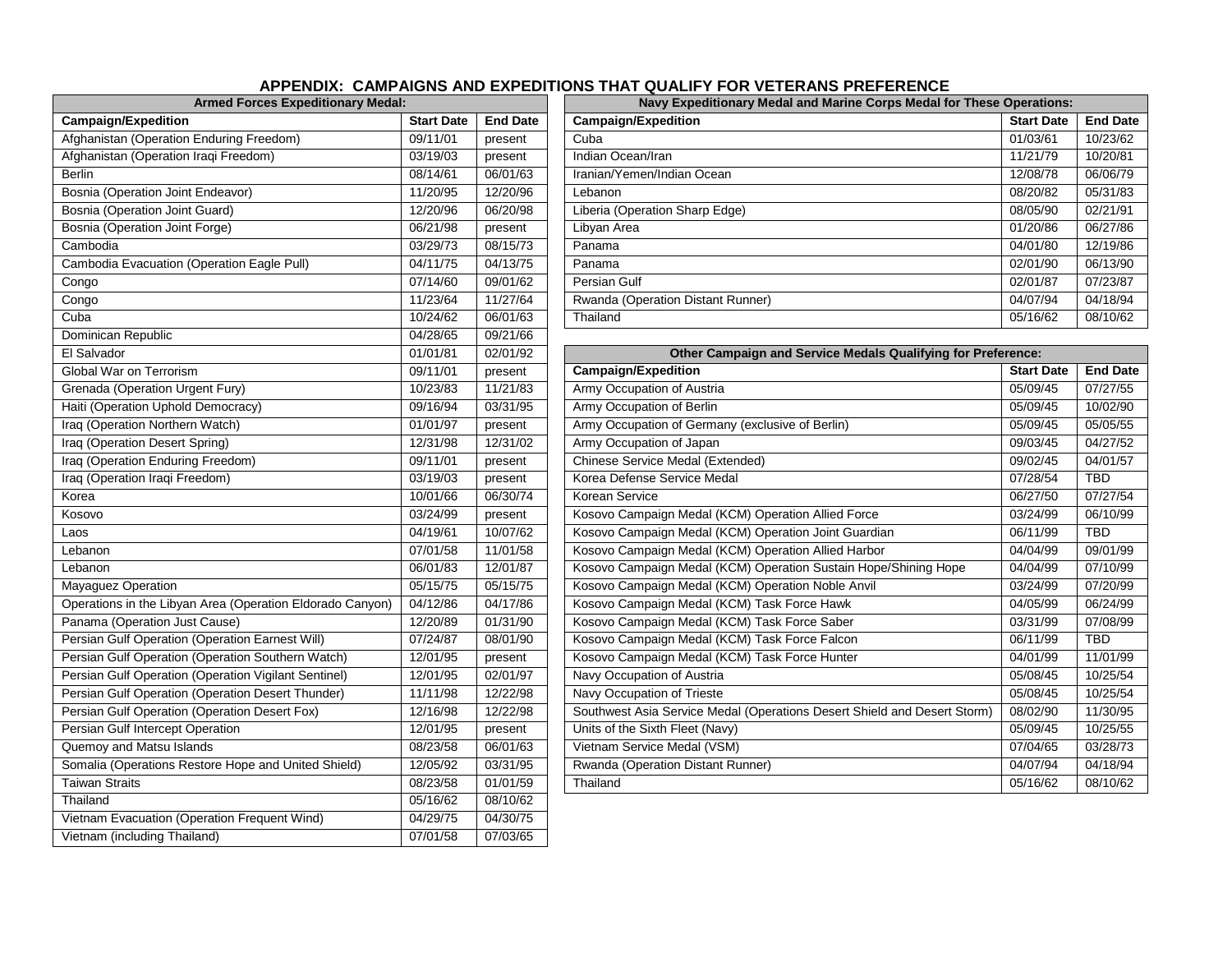## **Voluntary Self-Identification of Disability**

Form CC-305 OMB Control Number 1250-0005 Expires 1/31/2020 Page 1 of 2

## Why are you being asked to complete this form?

Because we do business with the government, we must reach out to, hire, and provide equal opportunity to qualified people with disabilities. To help us measure how well we are doing, we are asking you to tell us if you have a disability or if you ever had a disability. Completing this form is voluntary, but we hope that you will choose to fill it out. If you are applying for a job, any answer you give will be kept private and will not be used against you in any way.

If you already work for us, your answer will not be used against you in any way. Because a person may become disabled at any time, we are required to ask all of our employees to update their information every five years. You may voluntarily self-identify as having a disability on this form without fear of any punishment because you did not identify as having a disability earlier.

### How do I know if I have a disability?

You are considered to have a disability if you have a physical or mental impairment or medical condition that substantially limits a major life activity, or if you have a history or record of such an impairment or medical condition.

Disabilities include, but are not limited to:

- -
- 
- 
- -
- Epilepsy
	- Muscular dystrophy
- Diabetes Schizophrenia Missing limbs or partially missing limbs
- Blindness Autism Bipolar disorder Post-traumatic stress disorder (PTSD)
- Deafness Cerebral palsy Major depression Obsessive compulsive disorder
- Cancer HIV/AIDS Multiple sclerosis (MS) Impairments requiring the use of a wheelchair
	- Intellectual disability (previously called mental retardation)

## Please check one of the boxes below:

YES, I HAVE A DISABILITY (or previously had a disability)

NO, I DON'T HAVE A DISABILITY

I DON'T WISH TO ANSWER

Your Name Today's Date